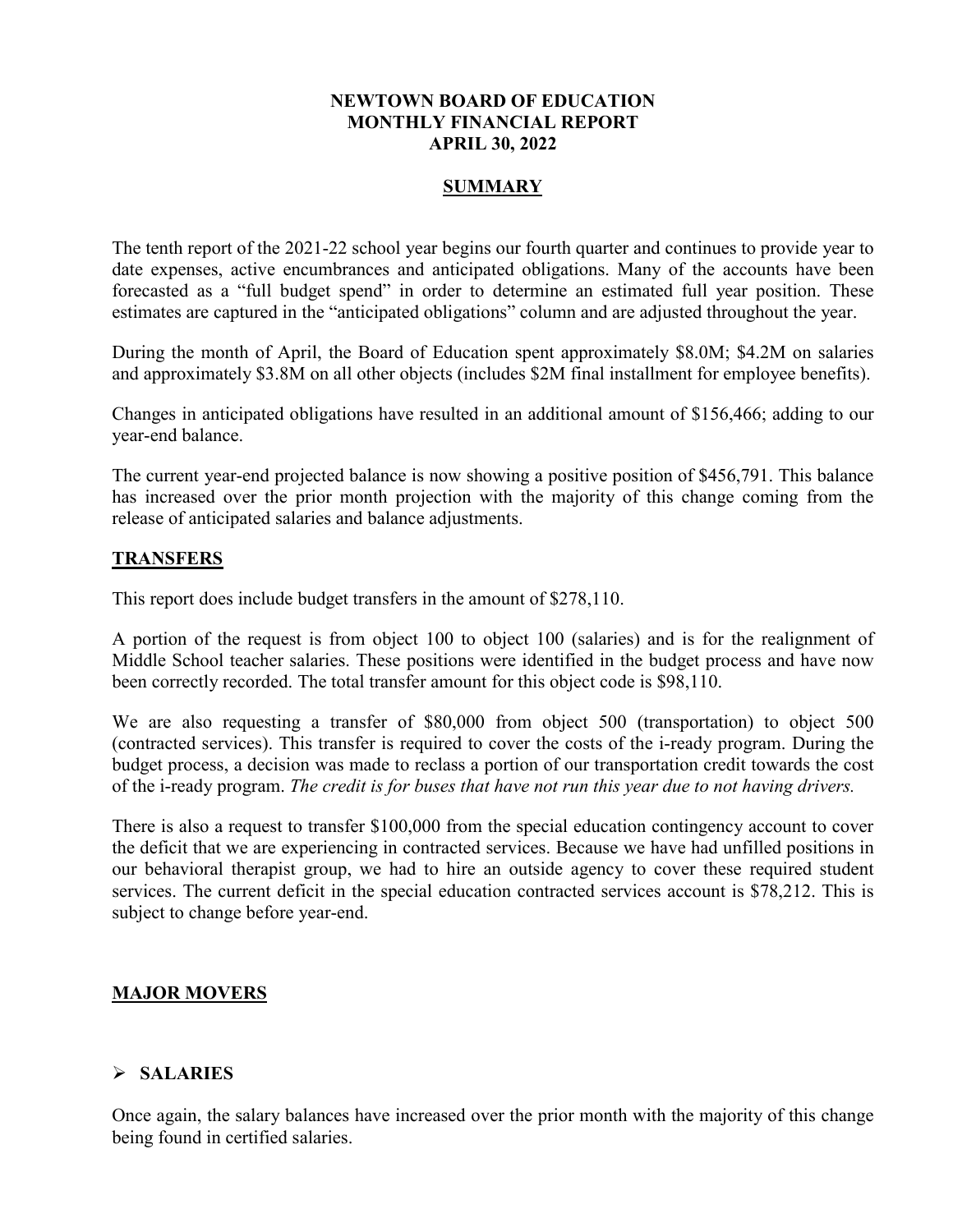# **Salaries - Certified**

Adjustments were made in our anticipated obligations that resulted in an additional \$115,000 over the projected balance increase. The majority of change was found in the teacher, tutor and sub accounts.

- The adjustments that were mad in the teacher accounts were for positions that we anticipated filling this year; however, they will not be filled until the beginning of next year.
- We also experienced additional savings from hiring replacements at a lower rate resulting in savings in turnover.
- As we close in on year-end, the chances of filling open sub positions as well as tutoring positions becomes less. Therefore, we have adjusted these accounts accordingly.

# **Salaries – Non-Certified**

Similar to the non-certified salary accounts, adjustments were made in our anticipated obligations, releasing over \$34,000.

- Extra work accounts were adjusted to reflect projections in secretarial and nursing overtime.
- Adjustments were also made in the custodial salary account for employee turnover and open positions.
- Behavioral Therapist unfilled positions were also adjusted to reflect the reality of filling these positions before the close of the year.

# **PROFESSIONAL SERVICES**

This object contains two sub-objects that experienced a release in anticipated obligations, resulting in an increased year-end projected balance. The additional balance found here was \$53,134.

- Professional service accounts contain expenditures for legal, consulting and services for our special education students. However, the majority of this change was due to the release in anticipated obligation for special education testing services. Because many of these professionals have experienced scheduling delays (due to the pandemic), we were unable to utilize these services. Many testing dates have been pushed into next year.
- Professional educational services contain expenditures associated with staff training. Again, due to scheduling and compounded by the lack of subs, we were unable to provide additional training to our staff. Therefore, releasing approximately \$24,000.

# **BENEFITS**

# **Unemployment**

Unemployment charges have been extremely difficult to track this year. We have recently experienced an increase in charges for employees that resigned last year; again, making this account very difficult to project.

We are anticipating this account to end the year with a deficit of approximately \$15,000.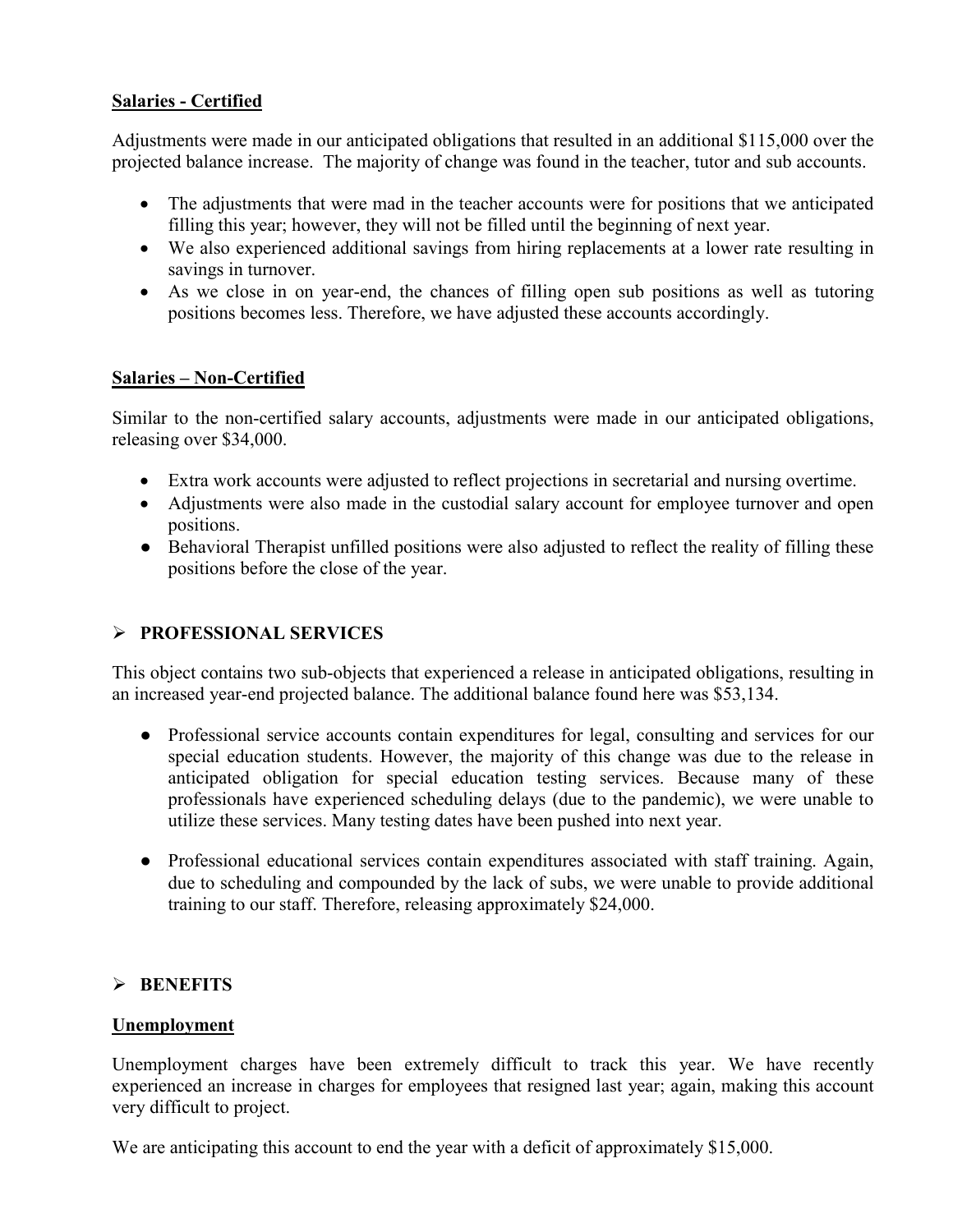## **PURCHASED PROPERTY SERVICES**

#### **Building Site & Emergency Services**

These accounts are very difficult to predict due to the nature of the services. Considered contingent accounts, they are budgeted and projected based on past experience. They typically experience a full budget spend, and at times are over budget.

This year we have included the cost of the Hawley move. As of now, these accounts show a deficit of just over \$87,000; however, this is subject to change depending on emergency services and other building requests that may arise.

# **OTHER PURCHASED SERVICES**

#### **Tuition – Out-of-District**

Special education out-of-district tuition has been extremely difficult to predict this year. Many of these services were delayed; therefore, resulting in an additional \$74,000 to our fund balance. This includes anticipated outplacements, adjustments to current services, adjustments to attendance and delays in PPT's.

Another factor in the increase to this balance was the additional funding that was provided in our excess cost grant. Our budget accounts for a 75% state reimbursement rate for high cost out-ofdistrict tuition. However, this year the state funded 81.98% which provided an additional \$116,683 in revenue offset to this account. Historically, the state has been funding this grant between 70% - 75%. However, again due to educational disruptions that were experienced throughout the state, the reimbursement rate was not anticipated to be this high.

However, new regulation is anticipated for next year which may present a lower rate of return than what was budgeted.

#### **REVENUE**

Revenue received in the month of April totals \$1,010 for student tuition.

All accounts will be closely monitored and any issues that arise will be reported to the Board immediately.

Tanja Vadas Director of Business & Finance May 12, 2022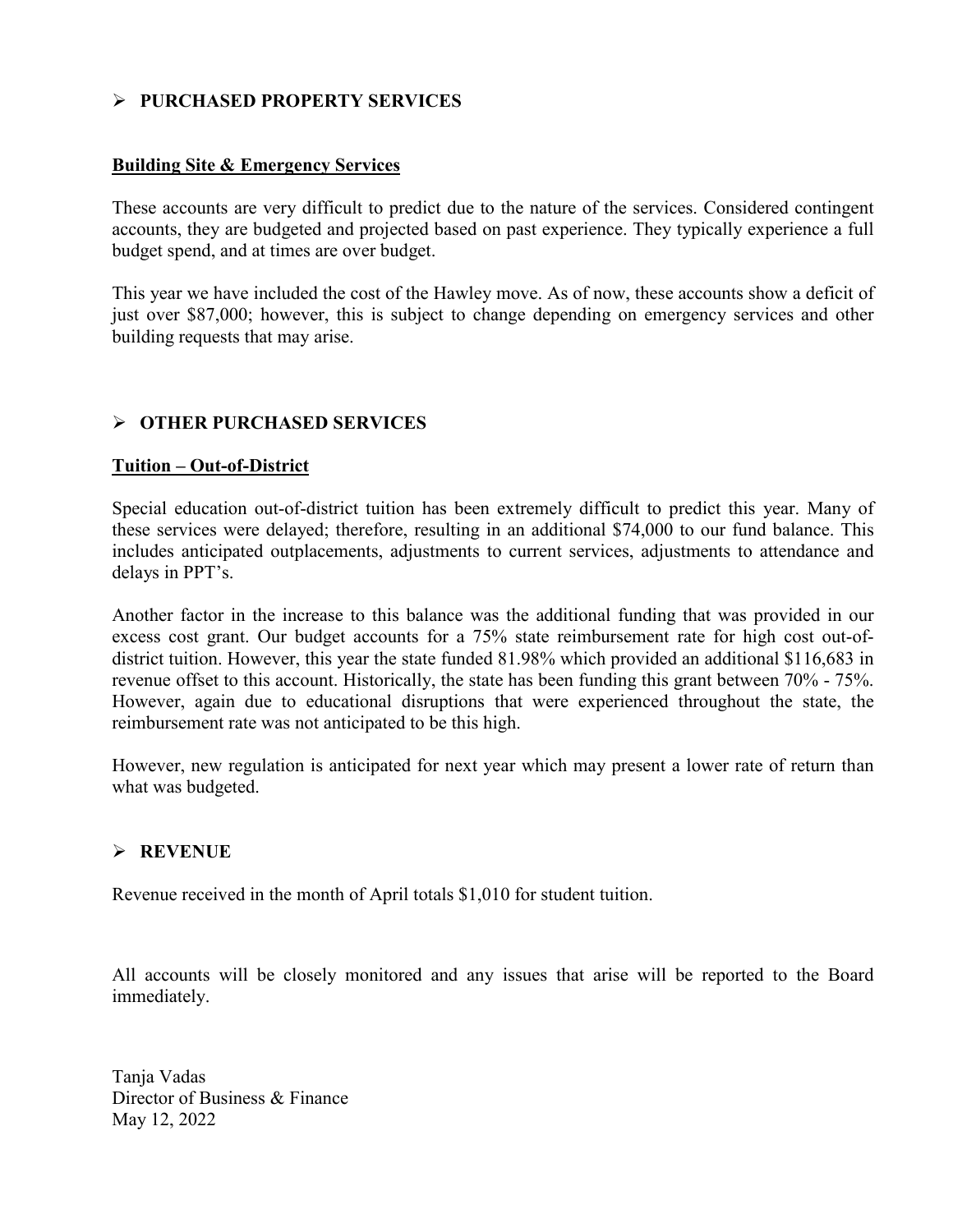| <b>OBJECT</b> | <b>CODE EXPENSE CATEGORY</b>     |               | <b>CURRENT</b><br><b>BUDGET</b> |  | <b>YTD</b><br><b>EXPENDITURE</b> |        | <b>ENCUMBER</b> |               | <b>BALANCE</b> |               | <b>ANTICIPATED</b><br><b>OBLIGATIONS</b> |               | <b>PROJECTED</b><br><b>BALANCE</b> | $\frac{6}{9}$<br><b>EXP</b> |
|---------------|----------------------------------|---------------|---------------------------------|--|----------------------------------|--------|-----------------|---------------|----------------|---------------|------------------------------------------|---------------|------------------------------------|-----------------------------|
|               | <b>GENERAL FUND BUDGET</b>       |               |                                 |  |                                  |        |                 |               |                |               |                                          |               |                                    |                             |
| 100           | <b>SALARIES</b>                  | \$            | 52,183,415 \$                   |  | 37,680,133 \$                    |        | 13,708,440 \$   |               | 794,842 \$     |               | 305,363 \$                               |               | 489,479                            | 99.06%                      |
| 200           | <b>EMPLOYEE BENEFITS</b>         | \$            | 11,665,232 \$                   |  | 11,215,825 \$                    |        | $2,160$ \$      |               | 447,247 \$     |               | 544,355 \$                               |               | (97, 107)                          | 100.83%                     |
| 300           | PROFESSIONAL SERVICES            | \$            | 687,417 \$                      |  | 354,578 \$                       |        | 51,895 \$       |               | 280,945 \$     |               | 230,621 \$                               |               | 50,324                             | 92.68%                      |
| 400           | PURCHASED PROPERTY SERV.         | <sup>\$</sup> | 1,847,678 \$                    |  | 1,312,193 \$                     |        | 267,965 \$      |               | 267,521 \$     |               | 344,525 \$                               |               | (77,004)                           | 104.17%                     |
| 500           | <b>OTHER PURCHASED SERVICES</b>  | S.            | 9,429,686 \$                    |  | 7,045,669 \$                     |        | 2,139,114 \$    |               | 244,903 \$     |               | 203,809 \$                               |               | 41,094                             | 99.56%                      |
| 600           | <b>SUPPLIES</b>                  | <sup>\$</sup> | 3,381,039 \$                    |  | 2,467,886 \$                     |        | 293,157 \$      |               | 619,996 \$     |               | 659,794 \$                               |               | (39,798)                           | 101.18%                     |
| 700           | <b>PROPERTY</b>                  | $\mathbf S$   | 329,112 \$                      |  | 65,845 \$                        |        | 139,533 \$      |               | 123,734 \$     |               | 134,178 \$                               |               | (10, 444)                          | 103.17%                     |
| 800           | <b>MISCELLANEOUS</b>             | <sup>\$</sup> | 74,119 \$                       |  | 55,874 \$                        |        | $1,361$ \$      |               | 16,884 \$      |               | 16,637 \$                                |               | 247                                | 99.67%                      |
| 910           | <b>SPECIAL ED CONTINGENCY</b>    | $\mathbf S$   | 100,000 \$                      |  |                                  | $-$ \$ |                 | $-$ \$        | 100,000 \$     |               |                                          | $-$ \$        | 100,000                            | $0.00\%$                    |
|               | <b>TOTAL GENERAL FUND BUDGET</b> | $\mathbb{S}$  | 79,697,698 \$                   |  | 60,198,001 \$                    |        | 16,603,625 \$   |               | 2,896,072 \$   |               | 2,439,281 \$                             |               | 456,791                            | 99.43%                      |
| 900           | <b>TRANSFER NON-LAPSING</b>      |               |                                 |  |                                  |        |                 |               |                |               |                                          |               |                                    |                             |
|               | <b>GRAND TOTAL</b>               | <sup>\$</sup> | 79,697,698 \$                   |  | 60,198,001 \$                    |        | 16,603,625 \$   |               | 2,896,072 \$   |               | 2,439,281 \$                             |               | 456,791                            | 99.43%                      |
|               |                                  |               |                                 |  |                                  |        |                 |               |                |               |                                          |               |                                    |                             |
| 100           | <b>SALARIES</b>                  |               |                                 |  |                                  |        |                 |               |                |               |                                          |               |                                    |                             |
|               | <b>Administrative Salaries</b>   | \$            | 4,236,559 \$                    |  | 3,494,987 \$                     |        | 735,012 \$      |               | 6,560 \$       |               | 12,798 \$                                |               | (6,238)                            | 100.15%                     |
|               | Teachers & Specialists Salaries  | \$.           | 32,891,949 \$                   |  | 22,667,021 \$                    |        | 10,043,094 \$   |               | 181,834 \$     |               | 18,029 \$                                |               | 163,805                            | 99.50%                      |
|               | Early Retirement                 | -S            | 81,000 \$                       |  | 81,000 \$                        |        |                 | <sup>\$</sup> |                | $\mathcal{S}$ |                                          | <sup>\$</sup> |                                    | 100.00%                     |
|               | Continuing Ed./Summer School     | <sup>\$</sup> | 94,233 \$                       |  | 86,294 \$                        |        | 7,939           | - \$          |                | \$            |                                          | \$            |                                    | 100.00%                     |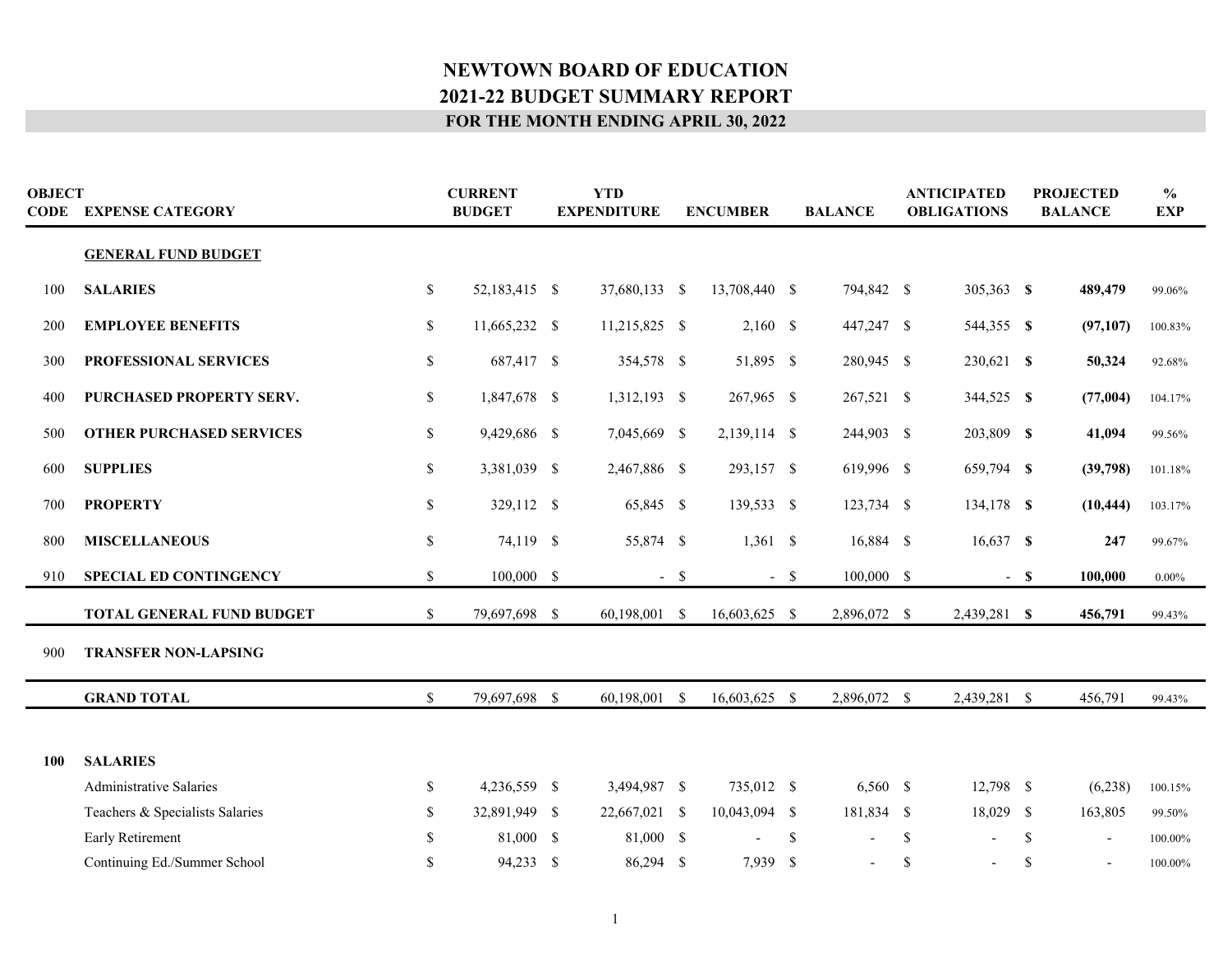|     | <b>OBJECT</b><br><b>CODE EXPENSE CATEGORY</b> |               | <b>CURRENT</b><br><b>BUDGET</b> | <b>YTD</b><br><b>EXPENDITURE</b> |                | <b>ENCUMBER</b>          |               | <b>BALANCE</b> | <b>ANTICIPATED</b><br><b>OBLIGATIONS</b> |              | <b>PROJECTED</b><br><b>BALANCE</b> |                          | $\frac{0}{0}$<br><b>EXP</b> |
|-----|-----------------------------------------------|---------------|---------------------------------|----------------------------------|----------------|--------------------------|---------------|----------------|------------------------------------------|--------------|------------------------------------|--------------------------|-----------------------------|
|     | Homebound & Tutors Salaries                   | \$            | 159,858 \$                      |                                  | 81,004 \$      | $14,413$ \$              |               | 64,440 \$      |                                          | 44,841 \$    |                                    | 19,599                   | 87.74%                      |
|     | <b>Certified Substitutes</b>                  | S             | 642,310 \$                      |                                  | 497,976 \$     | 81,173 \$                |               | 63,162 \$      |                                          | 78,200 \$    |                                    | (15,038)                 | 102.34%                     |
|     | Coaching/Activities                           | \$.           | 662,356 \$                      |                                  | 646,272 \$     | $1,333$ \$               |               | $14,750$ \$    |                                          | 14,009 \$    |                                    | 742                      | 99.89%                      |
|     | Staff & Program Development                   | <sup>\$</sup> | 150,083 \$                      |                                  | 102,186 \$     | 100,515 \$               |               | $(52,619)$ \$  |                                          | 5,780 \$     |                                    | (58, 399)                | 138.91%                     |
|     | <b>CERTIFIED SALARIES</b>                     | $\mathbb{S}$  | 38,918,348 \$                   |                                  | 27,656,741 \$  | 10,983,480 \$            |               | 278,127 \$     |                                          | 173,657 \$   |                                    | 104,470                  | 99.73%                      |
|     | Supervisors & Technology Salaries             | $\mathbb{S}$  | $1,101,338$ \$                  |                                  | 859,402 \$     | 164,405 \$               |               | 77,531 \$      |                                          | $12,002$ \$  |                                    | 65,530                   | 94.05%                      |
|     | Clerical & Secretarial Salaries               | <sup>\$</sup> | 2,318,762 \$                    |                                  | 1,809,372 \$   | 490,481 \$               |               | 18,909 \$      |                                          | 600 \$       |                                    | 18,309                   | 99.21%                      |
|     | <b>Educational Assistants</b>                 | \$.           | 2,939,688 \$                    |                                  | 2,100,868 \$   | 621,296 \$               |               | 217,524 \$     |                                          | 42,813 \$    |                                    | 174,711                  | 94.06%                      |
|     | Nurses & Medical Advisors                     | <sup>\$</sup> | 927,175 \$                      |                                  | 651,572 \$     | 283,467 \$               |               | $(7,864)$ \$   |                                          | $5,000$ \$   |                                    | (12, 864)                | 101.39%                     |
|     | Custodial & Maint. Salaries                   | <sup>\$</sup> | 3,331,418 \$                    |                                  | 2,558,544 \$   | 666,575 \$               |               | 106,299 \$     |                                          | 15,876 \$    |                                    | 90,423                   | 97.29%                      |
|     | Non-Certied Adj & Bus Drivers Salaries        | <sup>\$</sup> |                                 | $\mathbb{S}$                     |                | \$<br>$\blacksquare$     | $\mathbb{S}$  |                | $\mathbb S$                              |              | <sup>\$</sup>                      | $\overline{\phantom{a}}$ | #DIV/0!                     |
|     | Career/Job Salaries                           | $\mathbb{S}$  | 134,711 \$                      |                                  | 86,717 \$      | 45,517 \$                |               | 2,477 \$       |                                          | $(7,281)$ \$ |                                    | 9,758                    | 92.76%                      |
|     | <b>Special Education Svcs Salaries</b>        | $\mathbb{S}$  | 1,449,812 \$                    |                                  | $1,020,657$ \$ | 307,329 \$               |               | 121,826 \$     |                                          | 8,897 \$     |                                    | 112,929                  | 92.21%                      |
|     | Security Salaries & Attendance                | S.            | 676,153 \$                      |                                  | 535,791 \$     | 144,881 \$               |               | $(4,519)$ \$   |                                          | $1,500$ \$   |                                    | (6,019)                  | 100.89%                     |
|     | Extra Work - Non-Cert.                        | <sup>\$</sup> | 118,010 \$                      |                                  | 82,335 \$      | $1,010$ \$               |               | 34,665 \$      |                                          | 14,800 \$    |                                    | 19,865                   | 83.17%                      |
|     | Custodial & Maint. Overtime                   | <sup>\$</sup> | 236,000 \$                      |                                  | 292,851 \$     |                          | \$            | $(56,851)$ \$  |                                          | 35,500 \$    |                                    | (92, 351)                | 139.13%                     |
|     | Civic Activities/Park & Rec.                  | \$            | 32,000 \$                       |                                  | 25,283 \$      | $\sim$                   | \$            | $6,717$ \$     |                                          | $2,000$ \$   |                                    | 4,717                    | 85.26%                      |
|     | NON-CERTIFIED SALARIES                        | $\mathbb{S}$  | 13,265,067 \$                   |                                  | 10,023,392 \$  | 2,724,960 \$             |               | 516,715 \$     |                                          | 131,706 \$   |                                    | 385,009                  | 97.10%                      |
|     | <b>SUBTOTAL SALARIES</b>                      | \$            | 52,183,415 \$                   |                                  | 37,680,133 \$  | 13,708,440 \$            |               | 794,842 \$     |                                          | 305,363 \$   |                                    | 489,479                  | 99.06%                      |
| 200 | <b>EMPLOYEE BENEFITS</b>                      |               |                                 |                                  |                |                          |               |                |                                          |              |                                    |                          |                             |
|     | Medical & Dental Expenses                     | <sup>\$</sup> | 8,532,018 \$                    |                                  | 8,530,735 \$   | $1,660$ \$               |               | $(377)$ \$     |                                          | 5,335 \$     |                                    | (5,712)                  | 100.07%                     |
|     | Life Insurance                                | S.            | 86,760 \$                       |                                  | 73,821 \$      | $\overline{\phantom{a}}$ | \$            | 12,939 \$      |                                          | 15,000 \$    |                                    | (2,061)                  | 102.38%                     |
|     | FICA & Medicare                               |               | 1,641,519 \$                    |                                  | 1,225,629 \$   |                          | <sup>\$</sup> | 415,890 \$     |                                          | 415,890 \$   |                                    | $\overline{\phantom{a}}$ | 100.00%                     |
|     | Pensions                                      | <sup>\$</sup> | 869,471 \$                      |                                  | 898,061 \$     | 500 \$                   |               | $(29,090)$ \$  |                                          | 45,000 \$    |                                    | (74,090)                 | 108.52%                     |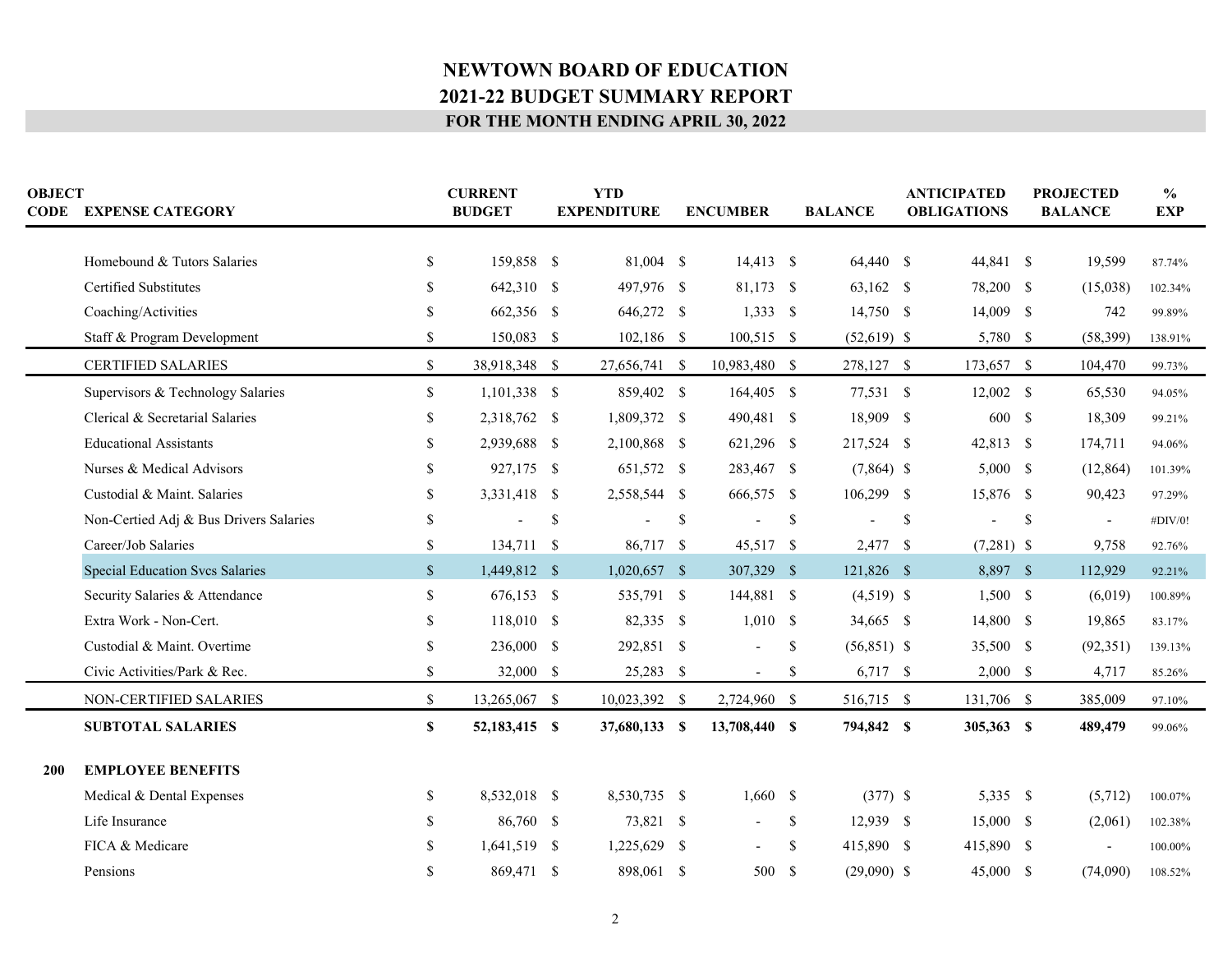| <b>OBJECT</b> | <b>CODE EXPENSE CATEGORY</b>        |               | <b>CURRENT</b><br><b>BUDGET</b> |    | <b>YTD</b><br><b>EXPENDITURE</b> |    | <b>ENCUMBER</b>          |              | <b>BALANCE</b> | <b>ANTICIPATED</b><br><b>OBLIGATIONS</b> |                | <b>PROJECTED</b><br><b>BALANCE</b> |                          | $\frac{6}{6}$<br><b>EXP</b> |
|---------------|-------------------------------------|---------------|---------------------------------|----|----------------------------------|----|--------------------------|--------------|----------------|------------------------------------------|----------------|------------------------------------|--------------------------|-----------------------------|
|               | Unemployment & Employee Assist.     | $\mathbb S$   | 102,000 \$                      |    | 51,213 \$                        |    | $\overline{a}$           | \$           | 50,787 \$      |                                          | 63,130 \$      |                                    | (12, 343)                | 112.10%                     |
|               | Workers Compensation                | \$            | 433,464 \$                      |    | 436,365 \$                       |    |                          | \$           | $(2,901)$ \$   |                                          |                | \$                                 | (2,901)                  | 100.67%                     |
|               | <b>SUBTOTAL EMPLOYEE BENEFITS</b>   | \$            | 11,665,232 \$                   |    | 11,215,825 \$                    |    | 2,160S                   |              | 447,247 \$     |                                          | 544,355 \$     |                                    | (97, 107)                | 100.83%                     |
| 300           | PROFESSIONAL SERVICES               |               |                                 |    |                                  |    |                          |              |                |                                          |                |                                    |                          |                             |
|               | Professional Services               | <sup>\$</sup> | 518,402 \$                      |    | 282,255 \$                       |    | 36,870 \$                |              | 199,277 \$     |                                          | 170,864 \$     |                                    | 28,413                   | 94.52%                      |
|               | Professional Educational Serv.      | \$            | 169,015 \$                      |    | 72,323 \$                        |    | $15,024$ \$              |              | 81,668 \$      |                                          | 59,757 \$      |                                    | 21,911                   | 87.04%                      |
|               | SUBTOTAL PROFESSIONAL SERV.         | $\mathbf S$   | 687,417 \$                      |    | 354,578 \$                       |    | 51,895 \$                |              | 280,945 \$     |                                          | 230,621 \$     |                                    | 50,324                   | 92.68%                      |
|               |                                     |               |                                 |    |                                  |    |                          |              |                |                                          |                |                                    |                          |                             |
| 400           | <b>PURCHASED PROPERTY SERV.</b>     |               |                                 |    |                                  |    |                          |              |                |                                          |                |                                    |                          |                             |
|               | Buildings & Grounds Contracted Svc. | <sup>\$</sup> | 678,563 \$                      |    | 573,325 \$                       |    | 90,848 \$                |              | 14,390 \$      |                                          | 18,547 \$      |                                    | (4,157)                  | 100.61%                     |
|               | Utility Services - Water & Sewer    | S             | 151,157 \$                      |    | 73,866 \$                        |    |                          | \$           | 77,291 \$      |                                          | 77,291 \$      |                                    | $\overline{\phantom{a}}$ | 100.00%                     |
|               | Building, Site & Emergency Repairs  | <sup>\$</sup> | 475,000 \$                      |    | 314,409 \$                       |    | 116,505 \$               |              | 44,086 \$      |                                          | $131,114$ \$   |                                    | (87,028)                 | 118.32%                     |
|               | <b>Equipment Repairs</b>            | \$.           | 275,366 \$                      |    | 149,472 \$                       |    | 21,498 \$                |              | 104,396 \$     |                                          | 90,062 \$      |                                    | 14,333                   | 94.79%                      |
|               | Rentals - Building & Equipment      | \$            | 267,592 \$                      |    | 201,120 \$                       |    | 39,113 \$                |              | 27,359 \$      |                                          | 27,511 \$      |                                    | (152)                    | 100.06%                     |
|               | Building & Site Improvements        | \$            | $\overline{\phantom{a}}$        | \$ | $\overline{\phantom{a}}$         | -S | $\sim$                   | \$           | $\blacksquare$ | \$                                       | $\blacksquare$ | $\boldsymbol{\mathsf{S}}$          | $\sim$                   |                             |
|               | <b>SUBTOTAL PUR. PROPERTY SERV.</b> | $\mathbf{s}$  | 1,847,678 \$                    |    | 1,312,193 \$                     |    | 267,965 \$               |              | 267,521 \$     |                                          | 344,525 \$     |                                    | (77,004)                 | 104.17%                     |
|               |                                     |               |                                 |    |                                  |    |                          |              |                |                                          |                |                                    |                          |                             |
| 500           | <b>OTHER PURCHASED SERVICES</b>     |               |                                 |    |                                  |    |                          |              |                |                                          |                |                                    |                          |                             |
|               | <b>Contracted Services</b>          | $\mathbb S$   | 831,975 \$                      |    | 642,210 \$                       |    | 178,932 \$               |              | 10,833 \$      |                                          | 122,731 \$     |                                    | (111, 898)               | 113.45%                     |
|               | <b>Transportation Services</b>      | $\mathcal{S}$ | 4,461,980 \$                    |    | 3,391,136 \$                     |    | 703,739 \$               |              | 367,104 \$     |                                          | 277,104 \$     |                                    | 90,000                   | 97.98%                      |
|               | Insurance - Property & Liability    | \$            | 385,500 \$                      |    | 425,660 \$                       |    | $\overline{\phantom{a}}$ | $\mathbb{S}$ | $(40,160)$ \$  |                                          |                | \$                                 | (40, 160)                | 110.42%                     |
|               | Communications                      | $\mathbf S$   | 128,815 \$                      |    | 150,385 \$                       |    | 15,947 \$                |              | $(37,517)$ \$  |                                          | $(4,670)$ \$   |                                    | (32, 848)                | 125.50%                     |
|               | <b>Printing Services</b>            | $\mathbf S$   | $26,169$ \$                     |    | 8,018 \$                         |    | 7,980 \$                 |              | $10,171$ \$    |                                          | 9,316 \$       |                                    | 855                      | 96.73%                      |
|               | Tuition - Out of District           | $\mathbf S$   | 3,373,676 \$                    |    | $2,280,164$ \$                   |    | $1,201,229$ \$           |              | $(107,716)$ \$ |                                          | $(221,308)$ \$ |                                    | 113,592                  | 96.63%                      |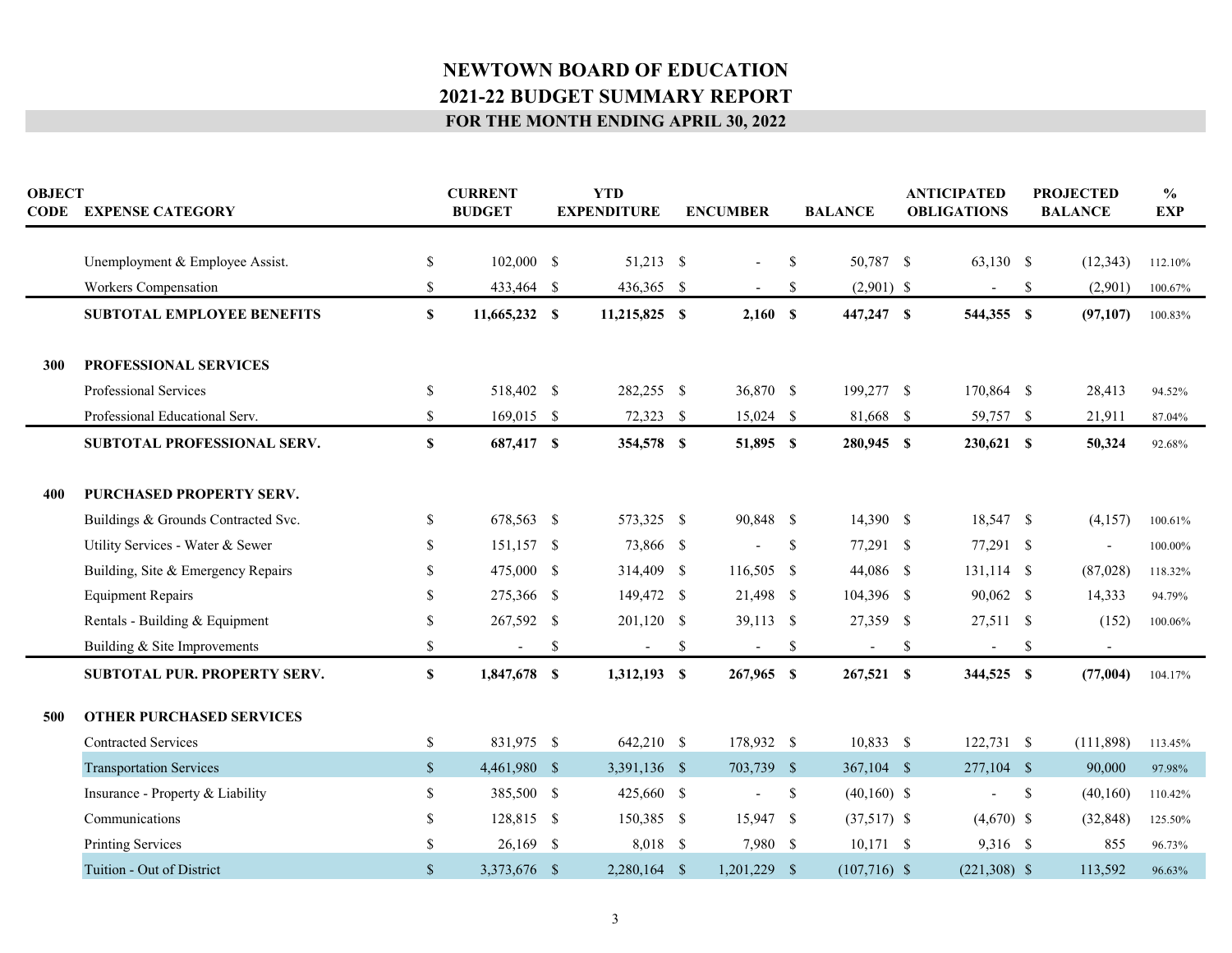| <b>OBJECT</b><br><b>CODE EXPENSE CATEGORY</b> |                                     |               | <b>CURRENT</b><br><b>BUDGET</b> |  | <b>YTD</b><br><b>EXPENDITURE</b> |   | <b>ENCUMBER</b>          |               | <b>BALANCE</b> | <b>ANTICIPATED</b><br><b>OBLIGATIONS</b> |             | <b>PROJECTED</b><br><b>BALANCE</b> |                          | $\frac{6}{6}$<br><b>EXP</b> |  |
|-----------------------------------------------|-------------------------------------|---------------|---------------------------------|--|----------------------------------|---|--------------------------|---------------|----------------|------------------------------------------|-------------|------------------------------------|--------------------------|-----------------------------|--|
|                                               | Student Travel & Staff Mileage      | \$            | 221,571 \$                      |  | 148,096 \$                       |   | 31,286 \$                |               | 42,189 \$      |                                          | 20,636 \$   |                                    | 21,554                   | 90.27%                      |  |
|                                               | SUBTOTAL OTHER PURCHASED SERV.      | $\mathbb{S}$  | 9,429,686 \$                    |  | 7,045,669 \$                     |   | 2,139,114 \$             |               | 244,903 \$     |                                          | 203,809 \$  |                                    | 41,094                   | 99.56%                      |  |
| 600                                           | <b>SUPPLIES</b>                     |               |                                 |  |                                  |   |                          |               |                |                                          |             |                                    |                          |                             |  |
|                                               | Instructional & Library Supplies    | <sup>\$</sup> | 773,786 \$                      |  | 580,181 \$                       |   | 127,953 \$               |               | 65,652 \$      |                                          | 98,504 \$   |                                    | (32, 852)                | 104.25%                     |  |
|                                               | Software, Medical & Office Supplies | \$.           | 214,816 \$                      |  | 124,821 \$                       |   | 41,371 \$                |               | 48,624 \$      |                                          | 50,903 \$   |                                    | (2,279)                  | 101.06%                     |  |
|                                               | <b>Plant Supplies</b>               | \$            | 391,100 \$                      |  | 329,279 \$                       |   | 45,642 \$                |               | $16,179$ \$    |                                          | 42,049 \$   |                                    | (25,870)                 | $106.61\%$                  |  |
|                                               | Electric                            | \$.           | 1,043,970 \$                    |  | 804,516 \$                       |   | $\overline{\phantom{a}}$ | S.            | 239,454 \$     |                                          | 228,454 \$  |                                    | 11,000                   | 98.95%                      |  |
|                                               | Propane & Natural Gas               | \$.           | 416,899 \$                      |  | 335,597 \$                       |   | $\overline{\phantom{a}}$ | S.            | 81,302 \$      |                                          | 77,302 \$   |                                    | 4,000                    | 99.04%                      |  |
|                                               | Fuel Oil                            | \$.           | 63,000 \$                       |  | 67,438 \$                        |   | $\overline{\phantom{0}}$ | <sup>\$</sup> | $(4,438)$ \$   |                                          | 1,859 \$    |                                    | (6,297)                  | 109.99%                     |  |
|                                               | Fuel for Vehicles & Equip.          | \$.           | 202,401 \$                      |  | 148,511 \$                       |   |                          | $\mathbb{S}$  | 53,890 \$      |                                          | 41,390 \$   |                                    | 12,500                   | 93.82%                      |  |
|                                               | Textbooks                           | \$            | 275,067 \$                      |  | 77,542 \$                        |   | 78,192 \$                |               | 119,334 \$     |                                          | 119,334 \$  |                                    | $\overline{\phantom{a}}$ | 100.00%                     |  |
|                                               | <b>SUBTOTAL SUPPLIES</b>            | \$            | 3,381,039 \$                    |  | 2,467,886 \$                     |   | 293,157 \$               |               | 619,996 \$     |                                          | 659,794 \$  |                                    | (39,798)                 | 101.18%                     |  |
| 700                                           | <b>PROPERTY</b>                     |               |                                 |  |                                  |   |                          |               |                |                                          |             |                                    |                          |                             |  |
|                                               | Technology Equipment                | $\mathbb{S}$  | 130,960 \$                      |  | $24,255$ \$                      |   | 28,710 \$                |               | 77,996 \$      |                                          | 77,996 \$   |                                    |                          | 100.00%                     |  |
|                                               | Other Equipment                     | \$            | 198,152 \$                      |  | 41,590 \$                        |   | 110,824 \$               |               | 45,738 \$      |                                          | 56,183 \$   |                                    | (10, 444)                | 105.27%                     |  |
|                                               | <b>SUBTOTAL PROPERTY</b>            | $\mathbb{S}$  | 329,112 \$                      |  | 65,845 \$                        |   | 139,533 \$               |               | 123,734 \$     |                                          | 134,178 \$  |                                    | (10, 444)                | 103.17%                     |  |
|                                               |                                     |               |                                 |  |                                  |   |                          |               |                |                                          |             |                                    |                          |                             |  |
| 800                                           | <b>MISCELLANEOUS</b>                |               |                                 |  |                                  |   |                          |               |                |                                          |             |                                    |                          |                             |  |
|                                               | Memberships                         | $\mathbb{S}$  | 74,119 \$                       |  | 55,874 \$                        |   | $1,361$ \$               |               | 16,884 \$      |                                          | 16,637 \$   |                                    | 247                      | 99.67%                      |  |
|                                               | <b>SUBTOTAL MISCELLANEOUS</b>       | $\mathbf S$   | 74,119 \$                       |  | 55,874 \$                        |   | $1,361$ \$               |               | 16,884 \$      |                                          | $16,637$ \$ |                                    | 247                      | 99.67%                      |  |
| 910                                           | <b>SPECIAL ED CONTINGENCY</b>       | \$            | 100,000 S                       |  |                                  | S | $\sim$                   | \$            | 100,000 S      |                                          |             | \$                                 | 100,000                  | $0.00\%$                    |  |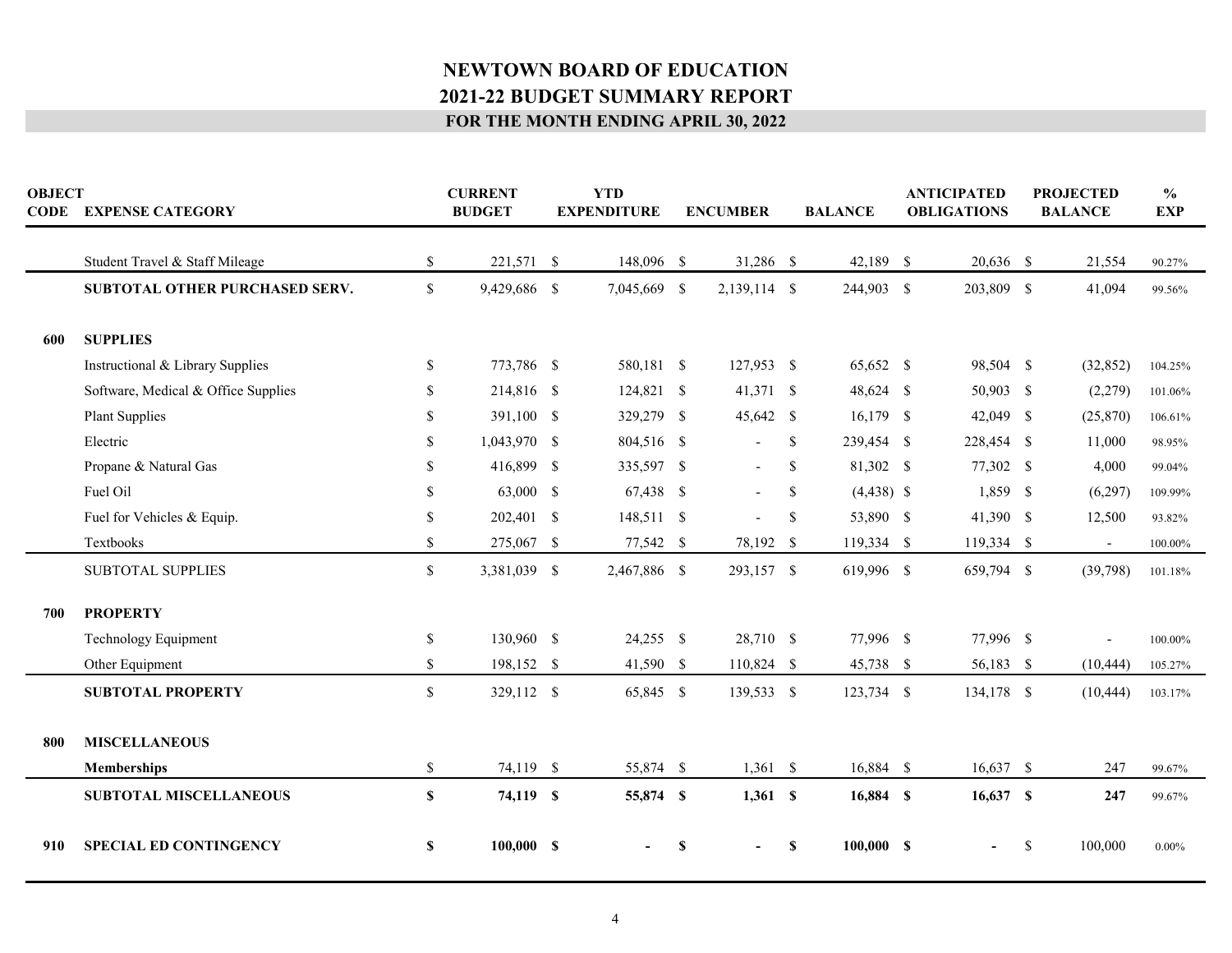| <b>OBJECT</b><br><b>CODE</b><br><b>EXPENSE CATEGORY</b> |  | <b>CURRENT</b><br><b>BUDGET</b> | TD?<br><b>EXPENDITURE</b> | <b>ENCUMBER</b> | <b>BALANCE</b> |           | <b>ANTICIPATED</b><br><b>OBLIGATIONS</b> |           | <b>PROJECTED</b><br><b>BALANCE</b> | $\frac{0}{0}$<br><b>EXP</b> |
|---------------------------------------------------------|--|---------------------------------|---------------------------|-----------------|----------------|-----------|------------------------------------------|-----------|------------------------------------|-----------------------------|
| <b>TOTAL LOCAL BUDGET</b>                               |  | 79.697.698                      | 60.198.001                | 16,603,625      |                | 2,896,072 |                                          | 2,439,281 | 456,791                            | 99.43%                      |

| <b>EXCESS COST GRANT REVENUE</b>                    |               | <b>STATE PROJ</b><br>18-Jan | <b>PROJECTED</b><br>1-Mar |                    | <b>ESTIMATED</b><br><b>Total</b> | <b>VARIANCE</b><br>to Budget | <b>FEB DEPOSIT</b> | <b>MAY DEPOSIT</b> | $%$ TO<br><b>BUDGET</b> |
|-----------------------------------------------------|---------------|-----------------------------|---------------------------|--------------------|----------------------------------|------------------------------|--------------------|--------------------|-------------------------|
| <b>Special Education Svcs Salaries ECG</b>          | $\mathcal{S}$ | $(2,857)$ \$                |                           | $(7,170)$ \$       | $(7,170)$ \$                     | $(29,540)$ \$                | $(5,860)$ \$       | (1,310)            | 19.53%                  |
| <b>Transportation Services - ECG</b>                |               | $(339,660)$ \$              |                           | $(333,218)$ \$     | $(333,218)$ \$                   | $(29,399)$ \$                | $(259, 137)$ \$    | (74,081)           | 91.89%                  |
| Tuition - Out of District ECG                       |               | $(1,270,593)$ \$            |                           | $(1, 193, 144)$ \$ | $(1,193,144)$ \$                 | $(68,349)$ \$                | $(944, 836)$ \$    | (248,308)          | 94.58%                  |
| Total                                               | $\mathcal{S}$ | $(1, 613, 110)$ \$          |                           | $(1, 533, 532)$ \$ | $(1, 533, 532)$ \$               | $(127,288)$ \$               | $(1,209,833)$ \$   | (323, 699)         | 92.34%                  |
|                                                     |               | Variance Jan - March \$     |                           | 79,578             |                                  |                              | Total*             | (1,533,532)        |                         |
|                                                     |               |                             |                           |                    |                                  |                              | *75% of Jan Proj   |                    |                         |
| <b>ISDE MAGNET TRASNPORTATION GRANT</b>             | $\mathcal{S}$ | $(13,000)$ \$               |                           | $(9,100)$ \$       | $(9,100)$ \$                     | $(11,700)$ \$                | $(6,500)$ \$       | (2,600)            | 43.75%                  |
| <b>OTHER REVENUES</b>                               |               |                             |                           |                    |                                  |                              |                    |                    |                         |
|                                                     |               | <b>APPROVED</b>             |                           |                    |                                  |                              | $\frac{6}{6}$      |                    |                         |
| <b>BOARD OF EDUCATION FEES &amp; CHARGES - SERY</b> |               | <b>BUDGET</b>               |                           | <b>ANTICIPATED</b> | <b>RECEIVED</b>                  | <b>BALANCE</b>               | <b>RECEIVED</b>    |                    |                         |
| <b>LOCAL TUITION</b>                                |               | \$32,430                    |                           |                    | \$38,882                         | $(\$6,452)$                  | 119.89%            |                    |                         |
| HIGH SCHOOL FEES FOR PARKING PERMITS                |               | \$30,000                    |                           |                    | \$30,000                         | \$0                          | 100.00%            |                    |                         |
| <b>MISCELLANEOUS FEES</b>                           |               | \$6,000                     |                           |                    | \$2,148                          | \$3,852                      | 35.79%             |                    |                         |
| <b>TOTAL SCHOOL GENERATED FEES</b>                  |               | \$68,430                    |                           |                    | \$71,029                         | $(\$2,599)$                  | 103.80%            |                    |                         |
| <b>OTHER GRANTS</b>                                 |               | <b>21-22 BUDGET</b>         |                           | <b>YTD EXPENSE</b> | <b>ENCUMBER</b>                  | <b>BALANCE</b>               |                    |                    |                         |
| <b>ESSER II</b>                                     |               | \$625,532                   |                           | \$368,934          | \$208,151                        | \$48,447                     | 92.26%             |                    |                         |
| ESSER III (estimated \$809k for 21-22 use)          |               | \$809,095                   |                           | \$472,652          | \$229,357                        | \$107,086                    | 86.76%             |                    |                         |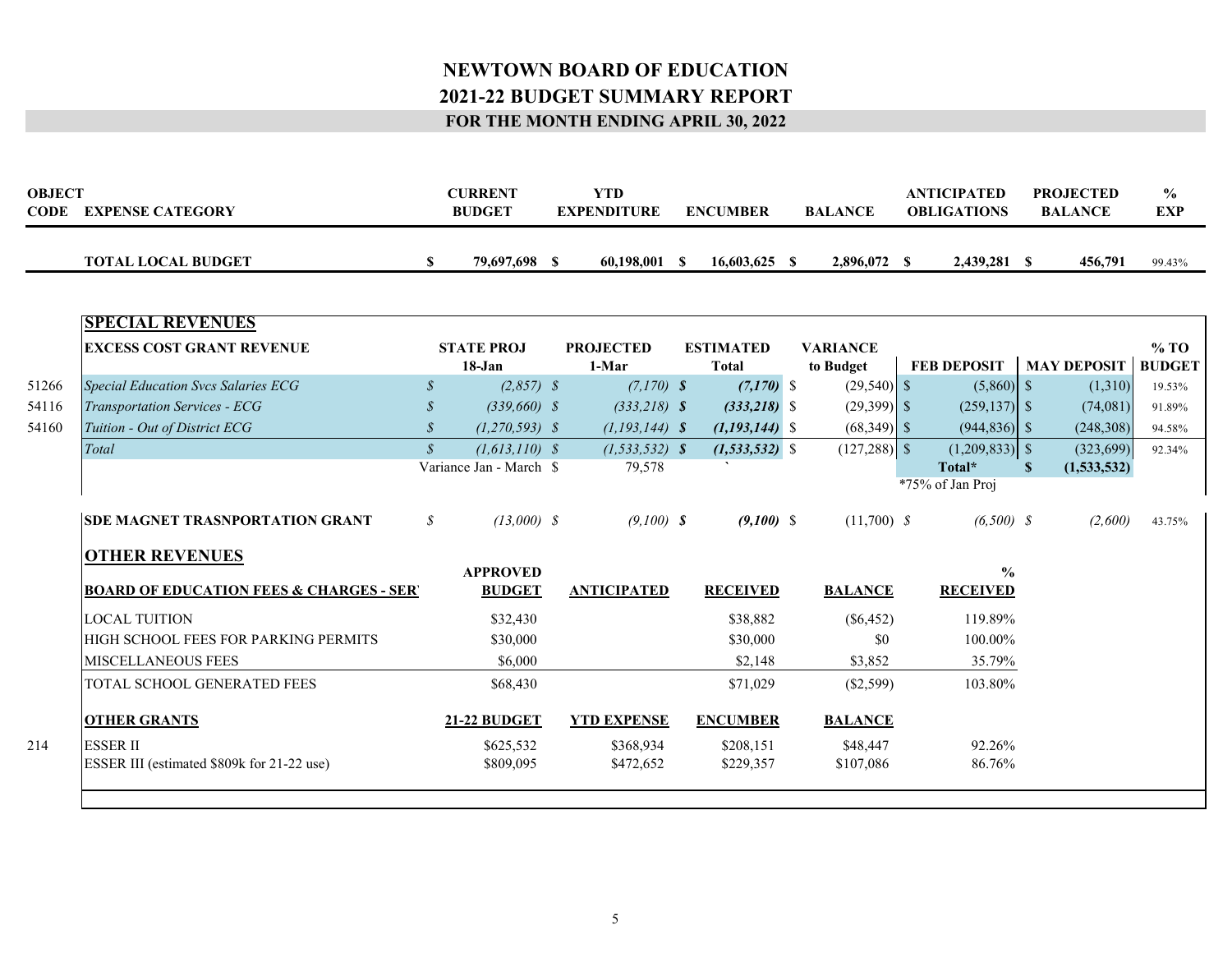# **2021 - 2022 NEWTOWN BOARD OF EDUCATION TRANSFERS RECOMMENDED MAY 17, 2022**

|                       |     | <b>FROM</b>                                |     | TO                                         |                                                                                      |
|-----------------------|-----|--------------------------------------------|-----|--------------------------------------------|--------------------------------------------------------------------------------------|
| <b>AMOUNT</b>         |     | <b>CODE DESCRIPTION</b>                    |     | <b>CODE DESCRIPTION</b>                    | <b>REASON</b>                                                                        |
| <b>ADMINISTRATIVE</b> |     |                                            |     |                                            |                                                                                      |
| \$98,110              | 100 | <b>TEACHERS &amp; SPECIALISTS SALARIES</b> | 100 | <b>TEACHERS &amp; SPECIALISTS SALARIES</b> | TO ADJUST TEACHER BUDGETS FOR REALLOCATION<br>OF MIDDLE SCHOOL TEACHERS              |
| \$80,000              | 100 | <b>TRANSPORTATION SERVICES</b>             | 500 | <b>CONTRACTED SERVICES</b>                 | TO USE TRANSPORTATION CREDIT TO PURCHASE<br><b>I-READY SOFTWARE</b>                  |
| \$100,000             | 900 | <b>SPECIAL ED CONTINGENCY</b>              | 500 | CONTRACTED SERVICES                        | TO COVER THE DEFICIT IN SPECIAL ED CONTRACTED<br><b>BEHAVIORAL THERAPIST SERVICE</b> |
|                       |     |                                            |     |                                            |                                                                                      |
|                       |     |                                            |     |                                            |                                                                                      |